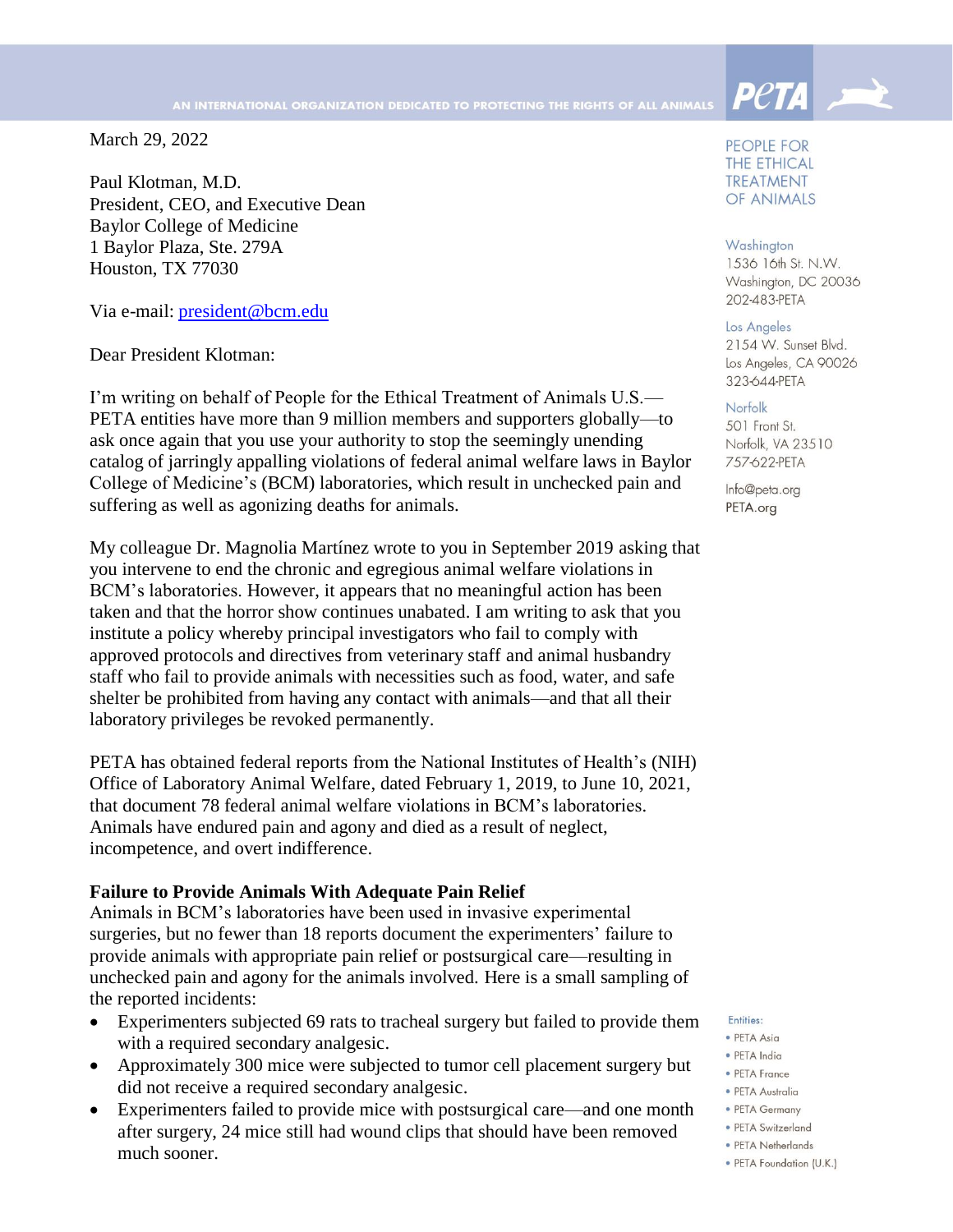- Experimenters subjected mice to tumor removal surgery but failed to give them the presurgical analgesic described in the protocol or the postsurgical analgesics they were supposed to receive for three consecutive days after the surgery. The animals were also not monitored for three days following the surgery, and one mouse died.
- Four mice who were subjected to an invasive cardiac procedure did not receive analgesics for six days following the procedure.
- Twelve mice were castrated but were not given the full three-day regimen of analgesics as described in the protocol and were not adequately monitored. Two mice died, and two suffered from health impacts.
- The toes of 20 neonatal mice were amputated, but the animals did not receive anesthetics or analgesics.
- Seventy-eight mice underwent head-bar implantation surgery. They received analgesics every 24 hours postoperatively instead of every 12 hours as stipulated in the protocol.
- Thirty-five mice were subjected to tumor transplants. One mouse was found dead, and another was found moribund and was euthanized. The mice had received only one dose of postoperative pain relief, even though the protocol stipulated that pain relief should be provided for six days following the procedure.
- Fifteen mice were subjected to experimental surgery but received postsurgical pain relief for only two out of five days. The surgical incisions on three mice in this group had partially split open.
- Thirty-three mice were subjected to cranial injections but did not receive a secondary analgesic as stipulated by the protocol.

# **Deviations From Approved Protocols**

Experimenters deviated from protocols that had been approved by BCM's Institutional Animal Care and Use Committee (IACUC). As you know, IACUCs are a cornerstone of animal use oversight. Deviations from IACUC-approved protocols represent a serious breakdown in the oversight system—exposing already vulnerable animals to additional pain and suffering. Here is a small sampling of such incidents:

- At BCM, experimenters amputated the ends of mice's tails, killed mice by breaking their necks, and amputated their toes without anesthetics or analgesics—all in breach of IACUCapproved protocols.
- In one study, experimenters injected mice in their foot pads, rather than under their skin as had been approved.
- Five pairs of mice who had been stitched together in a parabiosis experiment were subjected to risky and complicated parabiosis separation surgery that was not described in the IACUCapproved protocol.
- Mice who were subjected to cranial surgery received a different combination of analgesics than what was described in the protocol.
- Experimenters subjected 342 mice to procedures in which substances not described in the protocol were either injected into the animals or administered through gavage tubes thrust down their throats.
- Experimenters subjected 12 rats to mammary tumor removal surgery, even though this procedure was not described in the protocol. One rat died from unknown causes the day after the surgery.
- Nine mice were given injections of the chemical tamoxifen into their abdomens, even though this had not been described in the protocol. Four of them died.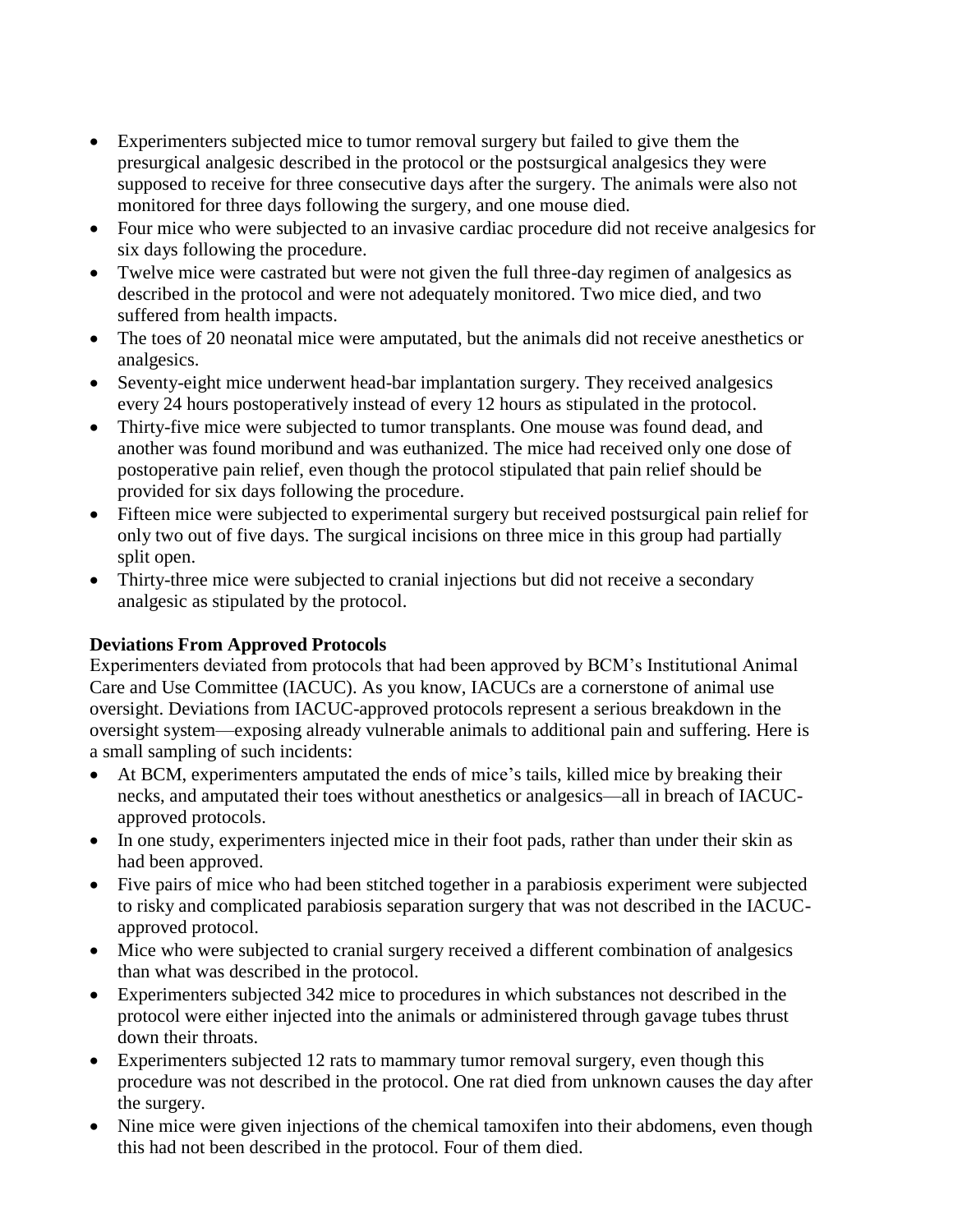Blood was drawn from an artery behind a mouse's eye, and then her eye was removed—all without anesthetics. These procedures were not included in the protocol. The mouse died after the procedure and prior to the planned euthanasia.

## **Failure to Ensure That Medications Had Not Expired**

Seven reports document experimenters' failure to ensure that anesthesia, analgesia, and euthanasia solutions had not expired—calling into question whether the medications used were safe or effective.

- In one study, experimenters subjected 76 mice to a laparotomy (an incision into the abdominal region) but gave them an expired analgesic.
- In another study, experimenters removed the ovaries of 50 mice and implanted a cannula (or tube) into their bodies—but again gave the animals an expired analgesic.
- A pig was killed with an expired euthanasia solution.
- Sixty mice were implanted with a cell capsule but were given an expired analgesic. In a different experiment, a pellet was implanted subcutaneously in eight mice, who were given an expired analgesic.
- Two hundred eighty-six mice were given an expired anesthetic before being subjected to a terminal perfusion—a procedure akin to embalming in humans, in which a chemical solution is plunged into an animal's vascular system to replace the blood.

# **Failure to Use Appropriate Surgical Methods**

Six reports document experimenters' failure to use aseptic surgical methods or monitor animals following surgery, as required.

- An experimenter failed to maintain aseptic technique while performing surgery on mice.
- After subjecting mice to tumor removal surgery, experimenters failed to monitor them. One mouse was found dead in his cage.
- After subjecting mice to a cranial injection procedure, experimenters failed to monitor them as required by the protocol.
- A mouse was subjected to mammary fat pad injections and was scheduled to be euthanized the following day. However, the mouse remained in the cage for four days, indicating inadequate postoperative monitoring.
- During an inspection, it was observed that an anesthetized mouse had been placed in a stereotaxic restraining device for surgery but had been left unattended.
- After injecting a compound into the mammary glands of 12 anesthetized mice, an experimenter left the mice unattended, and one mouse died.

# **Failure to Provide Animals With Food or Water**

Multiple reports document failure on the part of BCM employees to provide animals with food or water—resulting in extensive discomfort and distress to animals and, in some cases, death.

- In one study, workers failed to provide rats with water for two days.
- Six mice who were going to be euthanized were left without water in the euthanasia machine.
- A rack holding 70 mouse cages did not give the animals access to water. The rack had become disconnected from the water supply—but it was three days before the problem was identified.
- Seven cages, holding eight mice in total, were found without food or water.